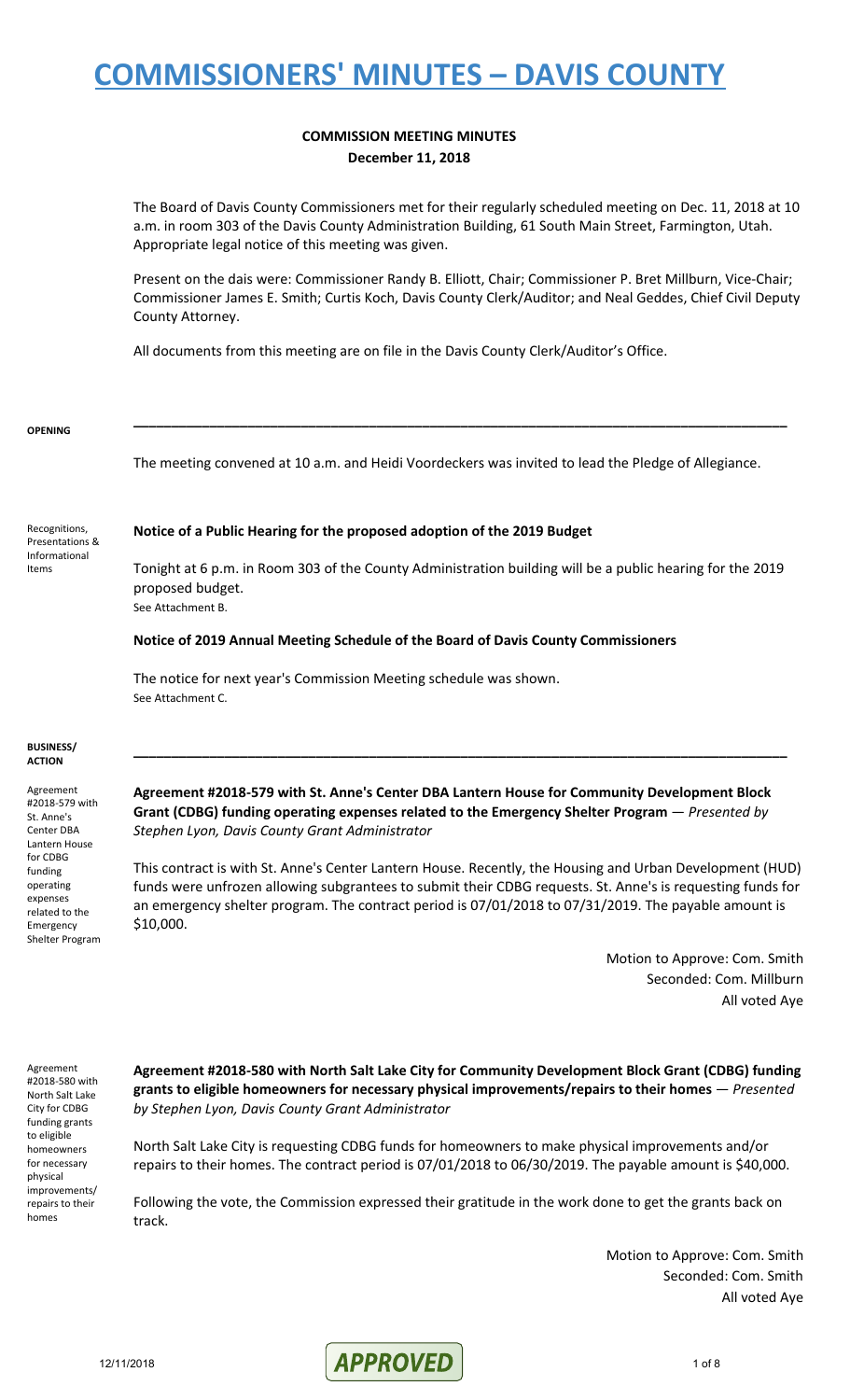Grant Award #2018-581 from State of Utah, Utah Labor Commission for Workplace Safety grant award

**Grant Award #2018-581 from State of Utah, Utah Labor Commission for Workplace Safety grant award** — *Presented by Chalene Lamph, Davis County Risk Management Analyst*

This grant award is from the Utah Labor Commission and will begin in 2019. This is the third year the County has received this grant to go towards safety training and supplies. The funds cannot be used to cover personnel costs or equipment purchases. This past year, the awarded funds were used to help with the active shooter training, purchasing supplies, and paying instructors to come. Next year's safety theme is "Bee Safe" with a big bumblebee mascot and things are ready for it. There are a lot of trainers who have already been scheduled, now the funds just need to be approved to continue moving the process forward.

The Commission thanked Charlene for her work in organizing the trainings and knows she will use all the money in the best possible way. The contract period is 01/01/2019 to 12/31/2019. The receivable amount is \$5,000.

> Motion to Approve: Com. Smith Seconded: Com. Millburn All voted Aye

**Agreement #2018-582 with Legacy Development Group, LLC for a potential development of the Legacy Events Center** — *Presented by Mack McDonald, Davis County Facilities Director*

This is an exclusive engagement agreement between the County and Legacy Development Group (LDG). For the past year, the County was in a similar agreement with Rugby Utah to have them create a development proposal for the Legacy Events Center among other related materials like business models. This agreement was mutually terminated last month because Rugby Utah was still working on their organization structure and were unsure on where they wanted to be in Utah. [See Agreement #2017-413 and #2017-413-A.] After this termination, the County was approached by the LDG, who was working with the County on a different but similar site, to put forward a proposal on the Legacy Events Center. The site the LDG was originally exploring proved to not fit their needs and as such, they have turned their attention to the Legacy Events Center areas. They are further along in their proposal, and some ideas match activities already going on at the Legacy Events Center. They also have investors who are ready to invest, architectural renderings are already being drawn, and contract documents are already being created. The agreement being presented formalizes the partnership between the County and LDG and will allow the process to move forward. Part of this partnership also includes ensuring the existing contracts for events and/or services are still honored while transitioning the building's operation.

The different uses that LDG is proposing for the Events Center include commercial, recreational, and academic uses, all of which will complement one another. Looking at the different ideas, the property may need to be rezoned to accommodate the new uses. There is also the potential for a residential component, which would most likely be apartments, complementing the possibility of a school being put in the area. This would be similar to REAL Salt Lake's charter school and corresponding dorms. For the County to take on a project like this alone could cost \$77 million, according to the Victus study. However, LDG is willing to contribute to the project, allowing for no taxpayer burden. Also based on the Victus study, redoing the Legacy Events Center area has the potential to bring in \$400 million in economic gain. Farmington City will also be offered the chance to be a partner since this will greatly affect the city. The public will also be given the chance to give feedback and, as part of this project, an attempt to minimally impact the existing residential areas will be made. Of public concern was if this project would eliminate the Davis County Fair; it will not. LDG is willing to work with the County to make sure the County Fair still happens. Mack then asked for any questions.

The Commission did not have any questions but felt it was necessary to clarify a few points. The property in question has become some of the most valuable in the county. Numerous times the County has been approached by those who have an interest in the property. Most wanted the property to be sold in pieces, which would not have been the best option for the County in the long-run. The Commission did remark that while it is great to try and minimize the impact on the citizens, they will be impacted. They are also keeping in mind the concern from specific groups and citizens regarding, for example, the Event Center's equestrian use and the County Fair, as the plans are evaluated. Ideally, the solutions would be comprehensive and solve multiple problems or concerns at once. This is the next step so specifics can be discussed and see what is the best solution. In the long-term, redoing the Legacy Events Center area will be a great asset to the County and the citizens. Lastly, this agreement is not a final agreement; it is merely an agreement that will allow the County to explore LDG's plans. Mack also said within 90 days another similar agreement will

Agreement #2018-582 with Legacy Development Group, LLC for a potential development of the Legacy Events Center

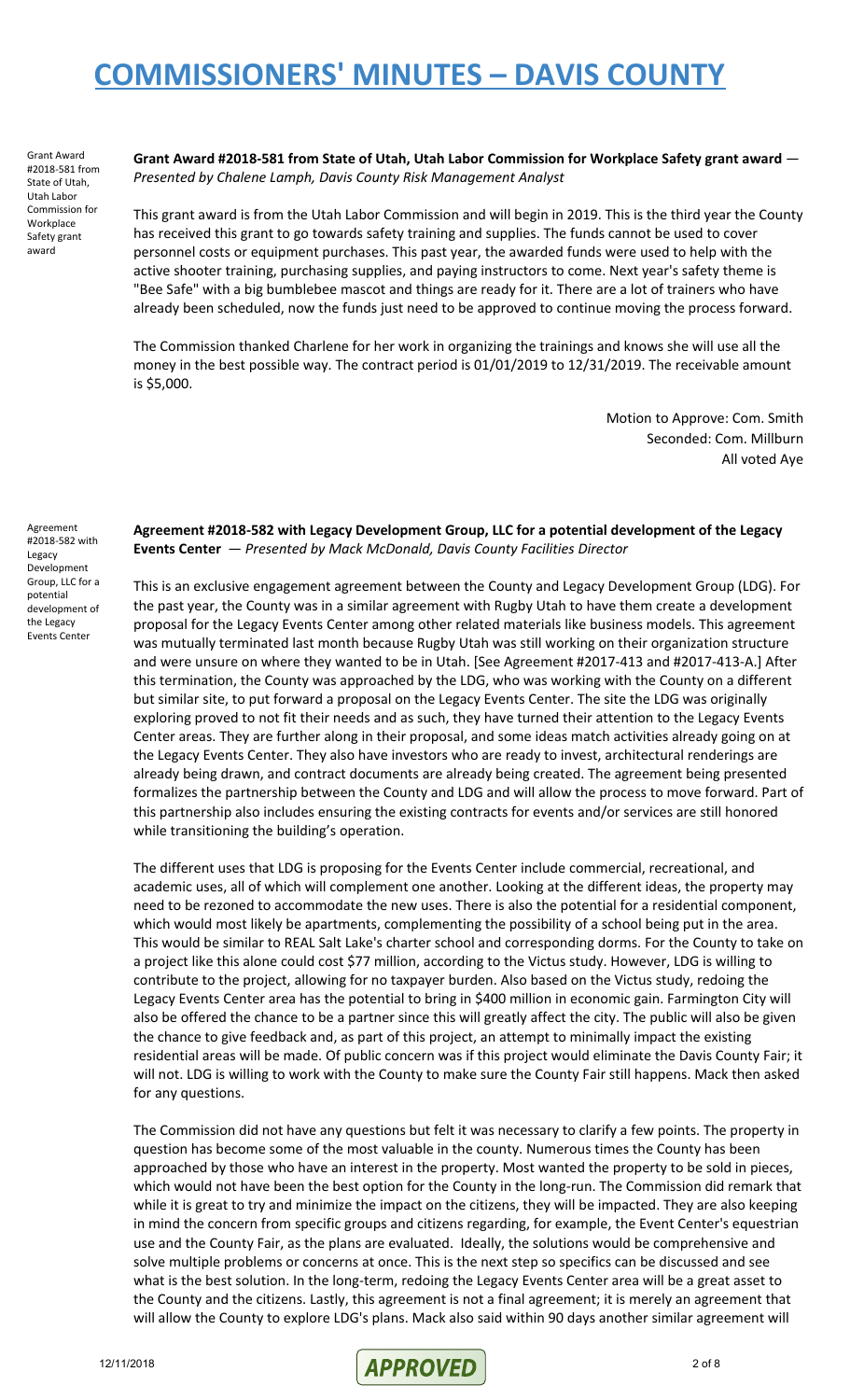be brought before the Commission just expounding on the exclusive agreement. The Commission remarked they are keeping in mind the best idea for County, balancing preserving the heritage while supporting the growth. The contract period is 12/11/2018 to 03/11/2019. The amount is neither payable nor receivable.

Following the vote, the Commissioners remarked they are excited to see the plans. Mack also said LDG hopes to have a media announcement put out by Dec. 21 describing the potential plans. The Commission reiterated they are trying to find a comprehensive solution while balancing all the various impacted areas of the community, both short-term and long-term.

> Motion to Approve: Com. Millburn Seconded: Com. Smith All voted Aye

Agreement #2018-563 with Signature Healthcare at Home to provide for direct purchase of needed in-home services for clients of Davis County

**Agreement #2018-563 with Signature Healthcare at Home to provide for direct purchase of needed in-home services for clients of Davis County** — *Presented by Brian Hatch, Davis County Health Department Director*

Signature Healthcare at Home is one of many service providers for senior citizen in-home services. This supports chore services, nursing aid services, etc. This agreement will allow them to be listed as a County provider and to receive payment. The contract period is 12/11/2018 to 06/30/2019. The payable amount is dependent upon services billed.

> Motion to Approve: Com. Smith Seconded: Com. Millburn All voted Aye

Final Application #2017-351-D for improvement bond and fee for city improvements with Centerville City on Tax ID 02-104-0109 for Deuel Creek Place, a 3-lot subdivision; also authorizing signatures to be affixed to the final Mylar plat when approved by Centerville City for recording

**Final Application #2017-351-D for improvement bond and fee for city improvements with Centerville City** on Tax ID 02-104-0109 for Deuel Creek Place, a 3-lot subdivision; also authorizing signatures to be affixed **to the final Mylar plat when approved by Centerville City for recording** — *Presented by Tony Thompson, Davis County Property Manager*

The Deuel Creek Place subdivision project, Tax ID 02-104-0109 in Centerville City, has been going on for a while but is now in the final stages. Specifically, this is the final application that will go to Centerville City for final approval. Interlocal Agreement #2017-351 allowed this subdivision to be built as long as certain criteria were met. The application fee was covered under the interlocal agreement but to sell the lots as fully improved lots, an improvement bond and fee for city improvements is required. This application is for the bond and fee. The Commission remarked how this subdivision is another example of the how the County can be a good steward of their resources. Tony explained this parcel was previously unusable but can now be developed because a flood control structure has been built in the canyon above the parcel. Because of this change it was identified as surplus. This contract has no beginning or end date. The payable amount is \$81,540.70. See Attachment D1-D2.

> Motion to Approve: Com. Millburn Seconded: Com. Smith All voted Aye

Agreement #2018-584 with State of Utah, AOC to provide bailiff and perimeter security for Second District Court and Juvenile Court

**Agreement #2018-584 with State of Utah, Administrative Office of the Courts (AOC) to provide bailiff and perimeter security for Second District Court and Juvenile Court** — *Presented by Chief Deputy Ty Berger, Davis County Sheriff's Office*

This agreement is with the Utah Administrative Office of the Courts (AOC). The agreement actually began back in July of this year but was delayed in being presented to the Commission. Compared to last year's contract, there has been an increase in the services provided and as such, costs more than last year's agreement. This provides services for the County's bailiffs in the State Courts and perimeter security of those same buildings. The contract period is 07/01/2018 to 06/30/2019. The receivable amount is \$769,657.

> Motion to Approve: Com. Smith Seconded: Com. Millburn

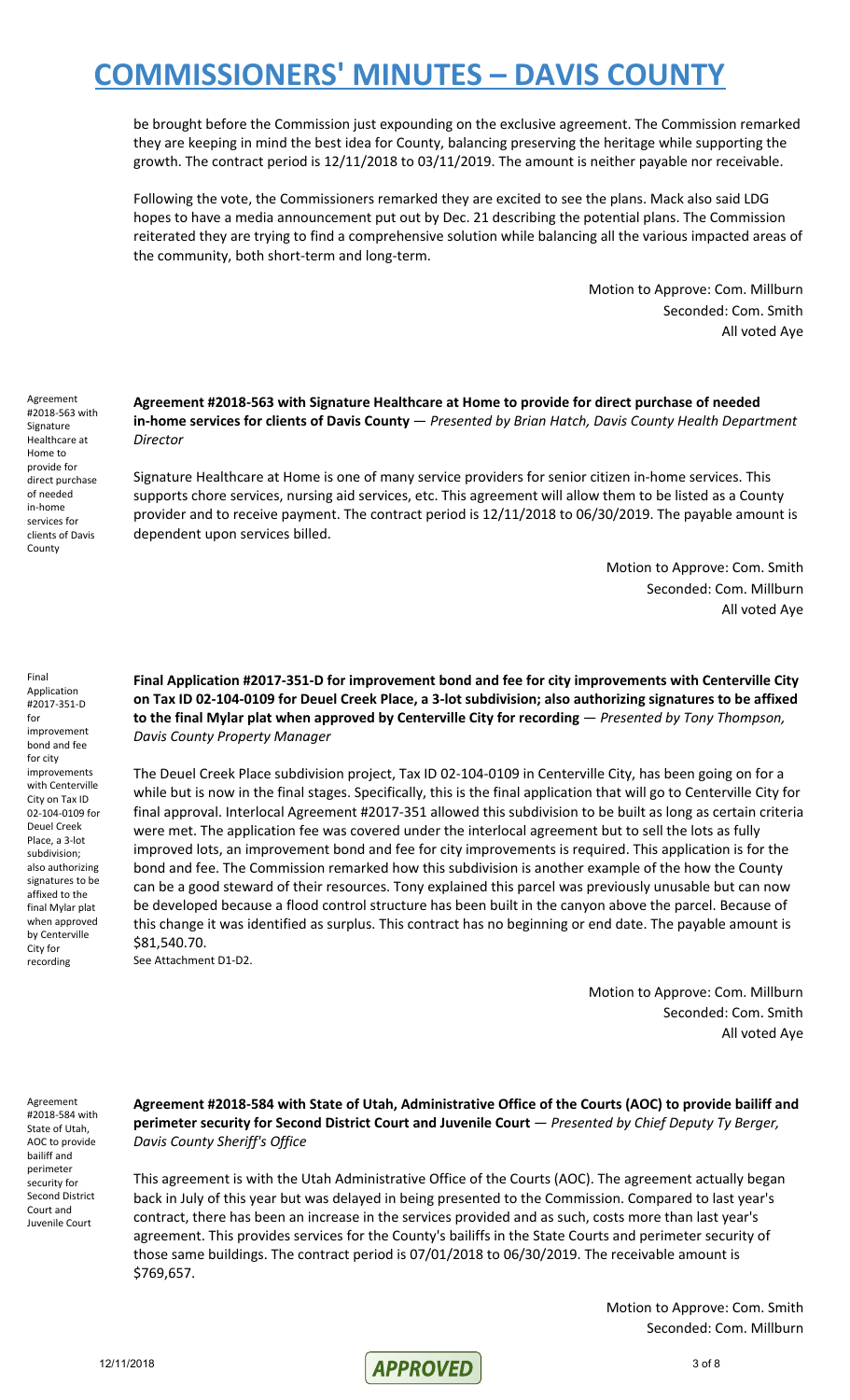All voted Aye

Summary List #2018-585 of 16 Ride-Along Program waiver agreements

### **Summary List #2018-585 of 16 Ride-Along Program waiver agreements** — *Presented by Chief Deputy Ty Berger, Davis County Sheriff's Office*

This is a summary list of this quarter's 16 Ride-Along agreements. These individuals are taking classes in criminal justice or are families of deputies. This quarter's program will start in December of this year and will go for one year. The contract period is 12/10/2018 to 12/31/2019. The contract is neither payable nor receivable.

> Motion to Approve: Com. Smith Seconded: Com. Millburn All voted Aye

Agreement #2018-586 with UTA for Ski Bus service in Davis County 2018-2019 season

### **Agreement #2018-586 with Utah Transit Authority (UTA) for Ski Bus service in Davis County 2018-2019 season** — *Presented by Randy Cook, Davis County Tourism Manager*

This is the third season the County has done the ski bus with Utah Transit Authority (UTA) and each year, the number of riders increases. Last year 4,600 people used this service, despite it being a mild winter. By the end of this year, almost 5,800 people will have used the bus service. This has many benefits with decreasing canyon traffic, opening parking spots at Snowbasin, and helping to improve the air quality. The total cost went up from last year because of fuel and labor costs, but the County's contribution will be going down because another county in the area wants to assist with this program. Davis County has the master contract with UTA and any other entities who wish to participate in the ski bus service contract with the County. The Commission discovered last year that people from all over the area will use this service, even if they live further south, by using UTA to get to where the ski bus service begins. It also has great potential to help tourism in Davis County. The contract period is 12/15/2018 to 03/31/2019. The payable amount is \$83,096.

> Motion to Approve: Com. Millburn Seconded: Com. Smith All voted Aye

Agreement #2018-587 with Layton City for sharing the cost for No-Fare Trolley Service in Midtown Layton area

**Agreement #2018-587 with Layton City for sharing the cost for No-Fare Trolley Service in Midtown Layton area** — *Presented by Randy Cook, Davis County Tourism Manager*

This contract is for the County's portion of the Utah Transit Authority (UTA) service in Layton's midtown. This is the third year of the no-fare trolley service and the trolleys are now being used instead of the normal UTA buses. The cost of the service went up a little bit from last year because of wages and fuel. Layton City's contribution is over \$145,000 while the County's contribution is only a third of that. Having the trolleys running instead of the normal buses has increased the visibility of this service. It is also a great example of collaboration between the public and private sectors since many different private entities, like hotels and businesses, are supporting this service. The contract period is 01/01/2019 to 12/31/2020. The total payable amount is \$101,856 (\$12,732 per quarter for two years).

Following the vote, the Commission commented that a similar trolley service is now being used in Farmington. This just adds to the visibility of these programs.

> Motion to Approve: Com. Millburn Seconded: Com. Smith All voted Aye

Summary List #2018-588 of September 2018's 72 animal adoption agreements

**Summary List #2018-588 of September 2018's 72 animal adoption agreements** — *Presented by Rhett Nicks, Davis County Animal Control Services Director*

September had a total of 72 animal adoptions. The total between the two months is as follows: 129 cats, 73 dogs, 14 goats, one horse, five chickens, one peafowl, one parakeet, one bearded dragon, one hedgehog, four rabbits, and three guinea pigs. The contract period is 09/01/2018 to 09/30/2018. The contract amount

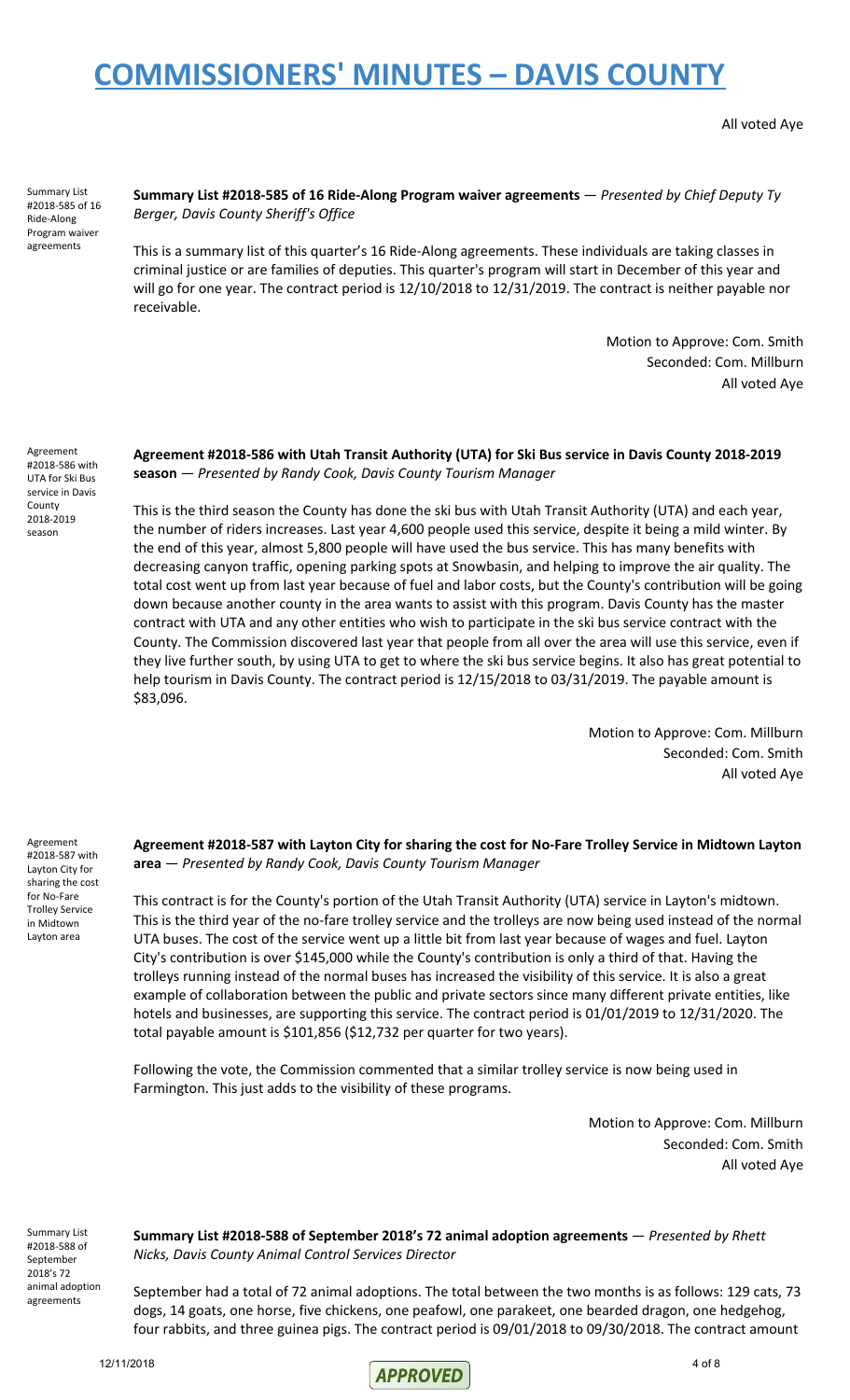varies; see individual agreements for the amount.

Motion to Approve: Com. Millburn Seconded: Com. Smith All voted Aye

Summary List #2018-589 of October 2018's 160 animal adoption agreements

**Summary List #2018-589 of October 2018's 160 animal adoption agreements** — *Presented by Rhett Nicks, Davis County Animal Control Services Director*

There were 160 animal adoptions in Oct. The number is so high because a lot of livestock were adopted during this time and they are changing part of the adoption process in an attempt to have the animals be adopted right away. The contract period is 10/01/2018 to 10/31/2019. The contract amount varies; see individual agreements for the amount.

> Motion to Approve: Com. Smith Seconded: Com. Millburn All voted Aye

Request Approval #2018-590 of 10 2018 Davis County Youth Charities Cup grant awards

#### **Request Approval #2018-590 of 10 2018 Davis County Youth Charities Cup grant awards** — *Presented by Commissioner Elliott*

This request is to approve the 2018 Davis County Youth Charities Cup grant awards. Each year a charity golf tournament is held, without using direct taxpayers dollars, to raise funds for grants requested by various charitable organizations. While no direct taxpayer dollars are used, there is staff time devoted to this event, so in that way, the County does incur a minor cost. The 10 organizations and the awarded amounts were then read. [The contract has no beginning or end date.] The payable amount is \$21,150. See Attachment E.

> Motion to Approve: Com. Millburn Seconded: Com. Smith All voted Aye

Agreement #2018-591 with Utah Administrative Office of the Courts (AOC)

#### **Agreement #2018-591 with Utah Administrative Office of the Courts (AOC)** — *Presented by Curtis Koch, Davis County Clerk/Auditor*

This agreement with the Utah Administrative Office of the Courts (AOC) is to request access for the County's Tax Administration office to the program Court XChange. This program is used to research liens and judgments when gathering information for the May tax sale. In the past, the Tax Administration office used the Attorney's account but in an effort to be fully transparent they are requesting their own account. The fees are waived for government users, so there is no cost to the County. The contract period begins 12/11/2018. The contract is neither payable nor receivable.

> Motion to Approve: Com. Smith Seconded: Com. Millburn All voted Aye

Commissioner Millburn moved to open a Public Hearing. Commissioner Smith seconded the motion. All voted Aye.

**\_\_\_\_\_\_\_\_\_\_\_\_\_\_\_\_\_\_\_\_\_\_\_\_\_\_\_\_\_\_\_\_\_\_\_\_\_\_\_\_\_\_\_\_\_\_\_\_\_\_\_\_\_\_\_\_\_\_\_\_\_\_\_\_\_\_\_\_\_\_\_\_\_\_\_\_\_\_\_\_\_\_\_\_\_\_\_\_**

**PUBLIC HEARING**

> **Public Hearing for consideration of approval by resolution for additional 2018 Budget appropriation requests** — *Presented by Heidi Voordeckers, Davis County Chief Deputy Clerk/Auditor*

Before presenting the proposed changes, Curtis Koch stated these proposed changes are for the 2018 year, not 2019. Heidi then presented the proposed budget amendments. She remarked that included are some cleanup items, transactions, and a handful of other items. The first item is recognition of federal and state

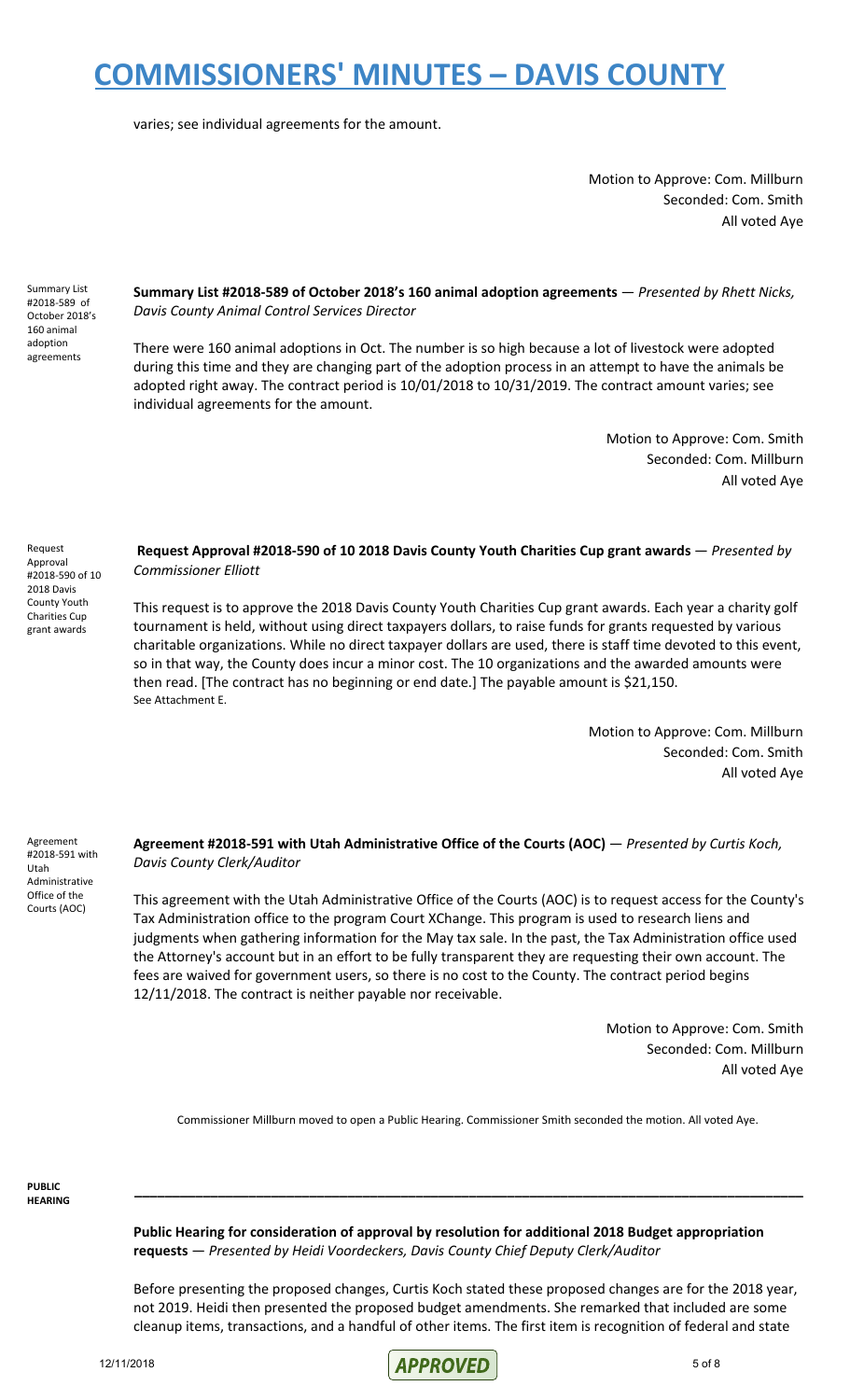funds received through the Help America Vote Act (HAVA) to fund a new election system. The revenue was received and the equipment has been purchased, this is to simply recognize the funds. Second, the paramedic fund which used to be under the General Fund is now separate. This transfer is to ensure funds are still available via the General Fund while the separate fund is still being set up. The next set of items deal with payroll retirement/sick leave conversions. These are factored at the end of the year based on projections. The next item is a correction of a 50/50 split between the Davis Justice Court and participating cities. The funds discovered during reconciliation need to be distributed by the end of the year. The last items in the General Fund involve transferring contingency funds. The other changes are as follows: Fund 14 is the other half of the paramedic funds; Fund 19 is a request the funds be split between Dispatch and Bountiful City because of an interlocal agreement passed in July; and changes to Fund 33 and Fund 47 are being proposed so the Davis Conference Center bonds can be paid off. The overall net impacts on each fund were then presented.

See Attachment F1-F2.

Commission Elliott invited public comments on the proposed changes.

No public comments were made.

Commissioner Millburn moved to close the Public Hearing. Commissioner Smith seconded the motion. All voted Aye.

Resolution #2018-592 approving additional 2018 appropriation requests

**Resolution #2018-592 approving additional 2018 appropriation requests** — *Presented by Heidi Voordeckers, Davis County Chief Deputy Clerk/Auditor*

See public hearing for more details. The Commission expressed their thanks to Curtis's and Heidi's team and all the work that went into this request. [This resolution has no beginning or end date. See the resolution for the amounts.]

> Motion to Approve: Com. Millburn Seconded: Com. Smith All voted Aye

Commissioner Millburn moved to recess to Board of Equalization. Commissioner Smith seconded the motion. All voted Aye.

#### **BOARD OF EQUALIZATION \_\_\_\_\_\_\_\_\_\_\_\_\_\_\_\_\_\_\_\_\_\_\_\_\_\_\_\_\_\_\_\_\_\_\_\_\_\_\_\_\_\_\_\_\_\_\_\_\_\_\_\_\_\_\_\_\_\_\_\_\_\_\_\_\_\_\_\_\_\_\_\_\_\_\_\_\_\_\_\_\_\_\_\_\_\_\_\_** Property Tax Register Property Tax Register matters were presented by Curtis Koch, Davis County Clerk/Auditor as follows:

Under Auditor adjustments is a report with various recommend approve appeals and a report with various recommend no change in value to the appeals. Under late abatements is a report with various recommended late abatements. There are four corrections, three related to veterans' property tax exemptions and one with a tax exempt entity. There are no Treasurer adjustments. Under Assessor adjustments are various Assessor initiated corrections for consideration.

> Motion to Approve: Com. Smith Seconded: Com. Millburn All voted Aye

Commissioner Millburn moved to reconvene Commission Meeting. Commissioner Smith seconded the motion. All voted Aye.

**\_\_\_\_\_\_\_\_\_\_\_\_\_\_\_\_\_\_\_\_\_\_\_\_\_\_\_\_\_\_\_\_\_\_\_\_\_\_\_\_\_\_\_\_\_\_\_\_\_\_\_\_\_\_\_\_\_\_\_\_\_\_\_\_\_\_\_\_\_\_\_\_\_\_\_\_\_\_\_\_\_\_\_\_\_\_\_\_**

**CONSENT ITEMS**

Check Registers **Check Registers**

Check Registers were approved.

Motion to Approve: Com. Millburn Seconded: Com. Smith All voted Aye

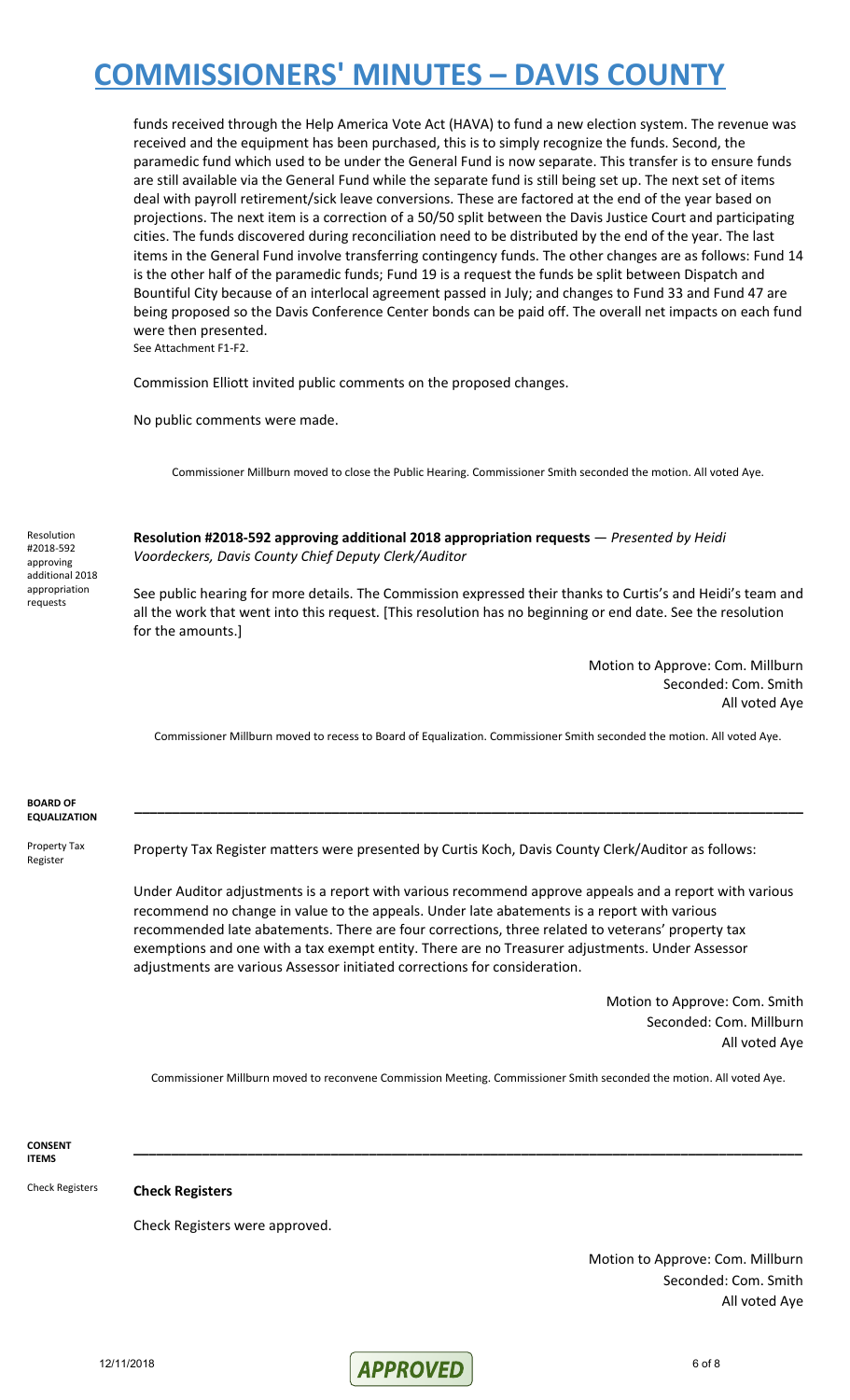The Indigent Hardship Abatement Application Register for the following names were presented for

**Indigent Hardship Abatement Register**

|                                    | approval:                                                                                                                                                                                                                                                                                                                                                                                                                                                                                                                                                                                                                                                                                     |                                                                           |  |
|------------------------------------|-----------------------------------------------------------------------------------------------------------------------------------------------------------------------------------------------------------------------------------------------------------------------------------------------------------------------------------------------------------------------------------------------------------------------------------------------------------------------------------------------------------------------------------------------------------------------------------------------------------------------------------------------------------------------------------------------|---------------------------------------------------------------------------|--|
|                                    | Shane and Karen Clark                                                                                                                                                                                                                                                                                                                                                                                                                                                                                                                                                                                                                                                                         |                                                                           |  |
|                                    |                                                                                                                                                                                                                                                                                                                                                                                                                                                                                                                                                                                                                                                                                               | Motion to Approve: Com. Smith<br>Seconded: Com. Smith<br>All voted Aye    |  |
|                                    | Kristen Clay                                                                                                                                                                                                                                                                                                                                                                                                                                                                                                                                                                                                                                                                                  |                                                                           |  |
|                                    |                                                                                                                                                                                                                                                                                                                                                                                                                                                                                                                                                                                                                                                                                               | Motion to Approve: Com. Smith<br>Seconded: Com. Millburn<br>All voted Aye |  |
|                                    | Julietta Garner                                                                                                                                                                                                                                                                                                                                                                                                                                                                                                                                                                                                                                                                               |                                                                           |  |
|                                    |                                                                                                                                                                                                                                                                                                                                                                                                                                                                                                                                                                                                                                                                                               | Motion to Approve: Com. Smith<br>Seconded: Com. Millburn<br>All voted Aye |  |
|                                    | <b>Traci Harrison</b>                                                                                                                                                                                                                                                                                                                                                                                                                                                                                                                                                                                                                                                                         |                                                                           |  |
|                                    |                                                                                                                                                                                                                                                                                                                                                                                                                                                                                                                                                                                                                                                                                               | Motion to Approve: Com. Smith<br>Seconded: Com. Millburn<br>All voted Aye |  |
| <b>COMMISSION</b>                  |                                                                                                                                                                                                                                                                                                                                                                                                                                                                                                                                                                                                                                                                                               |                                                                           |  |
| <b>COMMENTS</b>                    | Commissioner Elliott: Commission Elliott explained the Commission is working hand-in-hand in many<br>different aspects of the County which allows the public to see what the Commission and County does. The<br>County has a large variety of things going on in it. Commissioner Elliott said as things move forward with the<br>Legacy Events Center, the Commission will work with the citizens and cities. He grew up on an agricultural<br>farm in Farmington and has seen the growth firsthand. He wants to preserve the history and heritage of<br>Farmington which is often mentioned. Commissioner Elliott will be sure to keep that in mind as these<br>dynamic changes take place. |                                                                           |  |
|                                    | Commissioner Elliott invited other comments from the dais.                                                                                                                                                                                                                                                                                                                                                                                                                                                                                                                                                                                                                                    |                                                                           |  |
| County<br>Attorney                 | Neal Geddes: Neal commented that he is looking forward to seeing everyone again tonight [for 2019's<br>Proposed Budget hearing].                                                                                                                                                                                                                                                                                                                                                                                                                                                                                                                                                              |                                                                           |  |
|                                    | The public was invited to make comments to the Commission.                                                                                                                                                                                                                                                                                                                                                                                                                                                                                                                                                                                                                                    |                                                                           |  |
| <b>PUBLIC</b><br><b>COMMENTS</b>   | No public comments were made.                                                                                                                                                                                                                                                                                                                                                                                                                                                                                                                                                                                                                                                                 |                                                                           |  |
| <b>MEETING</b><br><b>ADJOURNED</b> | Commission meeting was adjourned at 11:05.                                                                                                                                                                                                                                                                                                                                                                                                                                                                                                                                                                                                                                                    |                                                                           |  |

Indigent Hardship Abatement Register